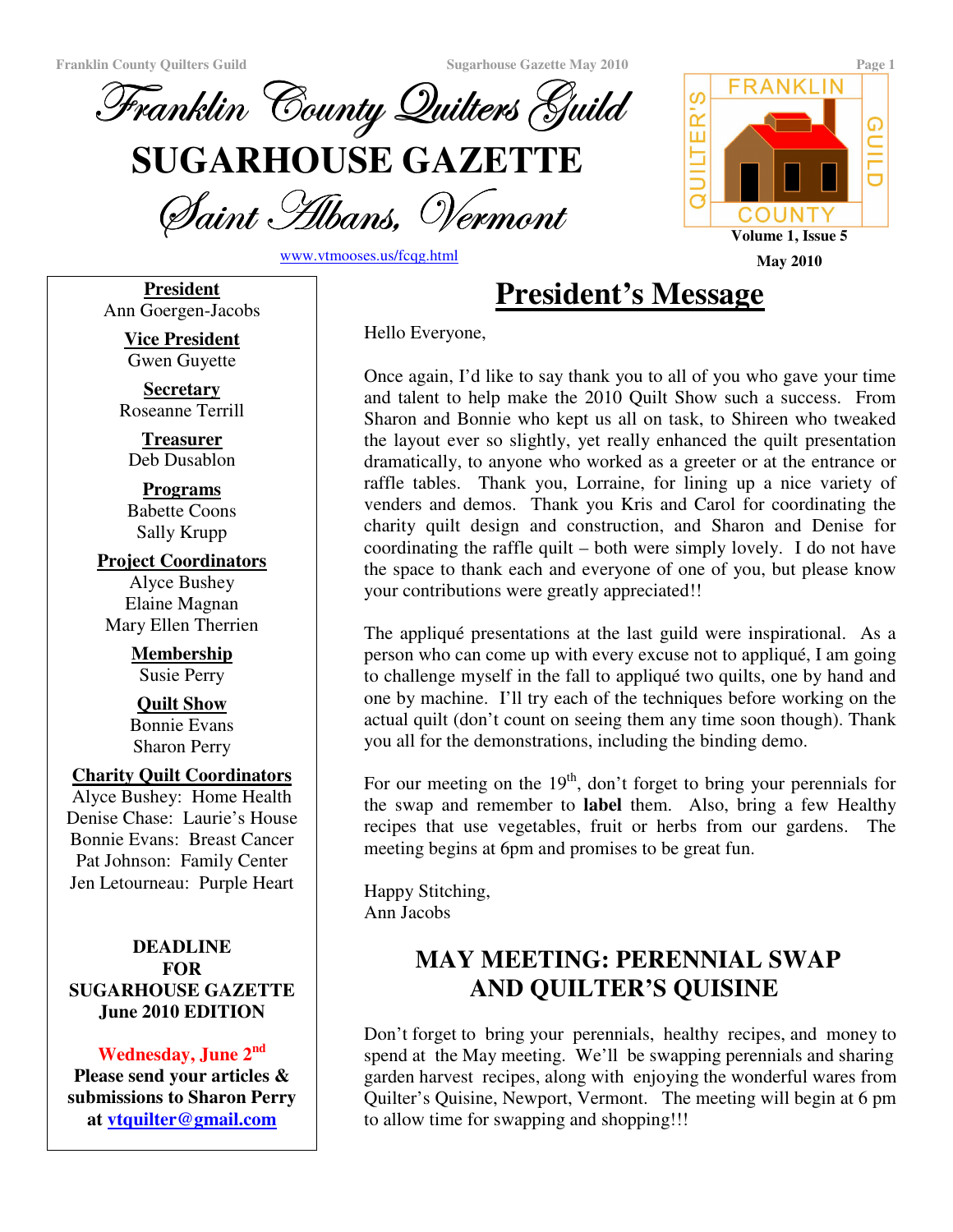## **FRANKLIN COUNTY QUILTERS GUILD** Minutes of April 21, 2010

**Present:** Total attended, 47; New members: 0; Guests: 4

Pr**oceedings:** *Meeting called to order* at 7:00 p.m. by President, Ann Jacobs.

*Secretary's Report:* Minutes from March - motion to accept, Diane Foyer, seconded by Peggy Burbank. Motion carried.

*Treasurer's Report***:** Motion to accept, Gisele Nolan; seconded by Carol Guyette. Motion carried.

#### *Old Business:*

- 2010 Quilt Show (Sharon Perry):
	- o President Ann Jacobs extended many thanks to all that volunteered/participated. The show was a huge success. She received many comments that this year's organization and smoothness of execution was the by far the best yet.
	- o Sharon Perry, as Quilt Show Chairman, also extended her appreciation/thanks to all who volunteered/participated.
		- CDs of the show are available for purchase or you can make a copy yourself.
		- She has thank you cards for quilt show committee heads so that they can extend special thanks to those they wish to.
		- She did a rundown of the show's expenditures/proceeds. She also did a comparison to the shows from previous years.
		- Special Drawing for Volunteers: Bonnie Evans won a gift certificate from Smitty's Sewing Machine Service. Fat quarter bundles awarded to: Sharon Perry; Judy Hamilton; & Gail Darling.
- Nominating Committee Update: Positions that still need filling:
	- o Secretary
	- o Program Coordinator
	- o Quilt Show Chairman
	- o I Spy Co-chairman
	- o Vendor Coordinator
- Reminder from the various charity quilt coordinators that quilt kits are available for members to take home & complete.
- Change/update to the bylaws, Article III, Members, Section 1: Sharon Perry presented the update/change the bylaws in regards to allow children between the age of 9 and 17 to be members of the guild. After some deliberation, a motion was made to reword Section 1, 2c & d.

Motion to accept: Bonnie Evans, seconded by Alyce Bushey. The changes will be presented in writing to the guild in May with a vote in June.

#### *New Business:*

- President Ann Jacobs announced that letters for the 2011 charity quilt will be going out to various organizations. If anyone knows of a worthy charity/organization, let her know, and she'll be sure to send them a letter.

#### - Babette Coons, Program Coordinator:

- o Reminded everyone that our next guild meeting, May 19th, we'll be doing the perennial swap.
- o Vendor for next month, Quilter's Garden, won't be able to make the meeting as scheduled. Instead, The Quilter's Quisine will be the guest vendor/speaker. In line w/our new guest & the perennial swap, Babette has asked that everyone bring in a 'healthy garden recipe'as well. She's thinking that perhaps we, as a guild, could put a book of quilting & healthy recipes together to publish in hopes of selling to raise money for the guild.

*Block of the Month:* Instructions and swatches for next month's blocks were on tables.

#### *Monthly Drawings*

- Door prize went to Gina Meigs.
- BOM drawing won by Carol Stanley.
- Charity quilt drawing went to Nanc Ekiert.
- WIP/UFO drawing Elaine Magnan.

*Programs*: Demonstrations using various appliqué techniques, as well as a demo in binding.

#### *Other Business*

- Next meeting, May 19th.
- Meeting adjourned at 9:00 pm
- Minutes submitted by Secretary, Roseanne Terrill.

#### **PERENNIAL SWAP WISH LIST**

Several members have requested specific perennials for the swap. If you have any of the following plants in your garden, please dig up and split a few to share with guild members:

> Hollyhocks Lupines—all colors Peonies Red astilbe Variegated hosta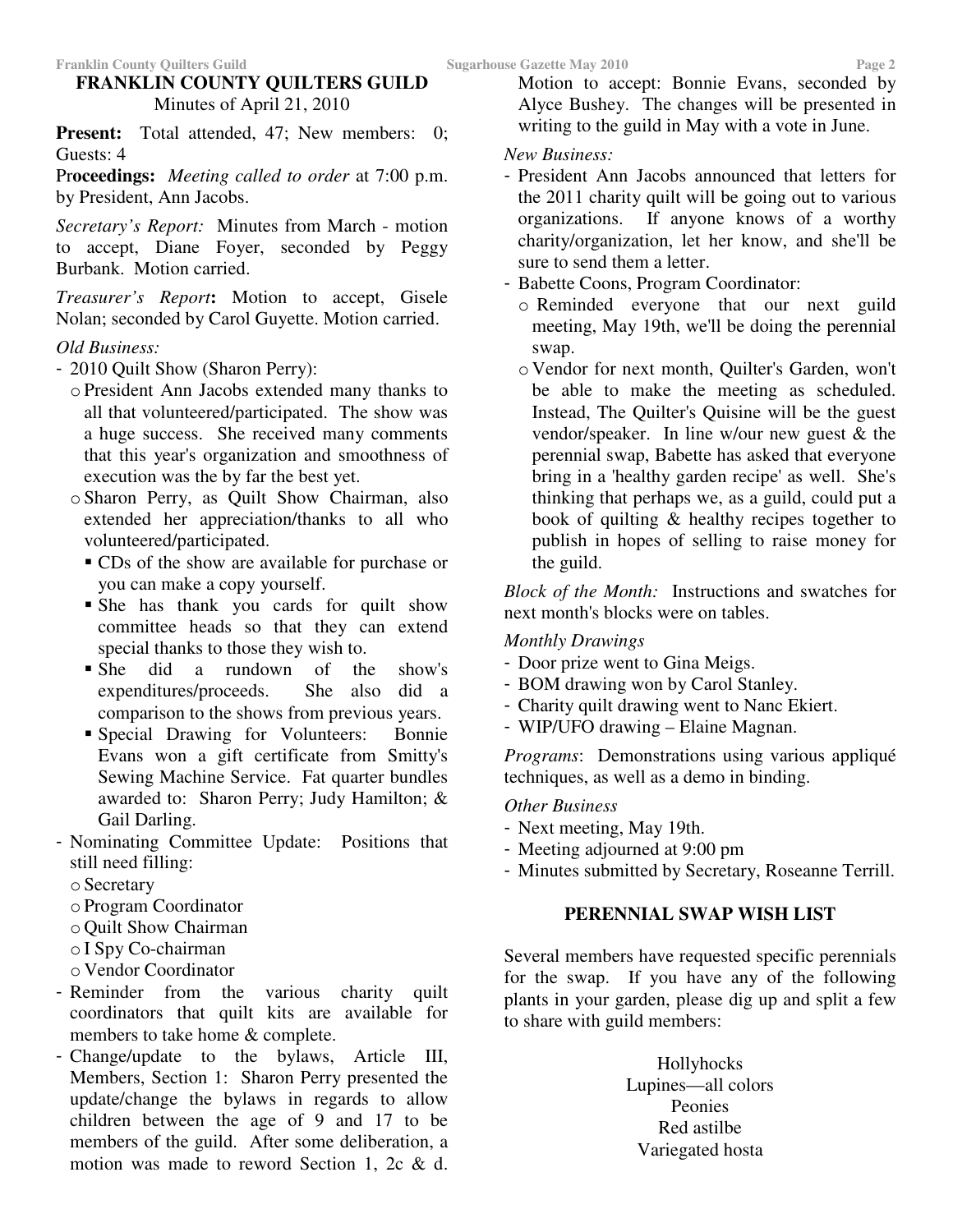**Memorial Day** 



#### **FCQG LIBRARY UPDATE**

Submitted by Kay Benedict

The FCQG library is growing, and among the recent additions are these which may interest you.

**Glorious Patchwork:** Kaffe Fassett categorizes 25 uncomplicated quilt designs by color themes: Soft Pastels, Circus Hues, Leafy Gardens, Antique Stone, and Renaissance. Kaffe Fassett is the King of Color!

**Simply Amazing Quilted Photography:** Tammie Bowser shows you how to transform your photos into intriguing mosaic quilts, and utilizes a technique making fabric choices by color value.

**Machine Quilting Unlimited:** This is the Premier Issue (December 2007) of a magazine dedicated to those who quilt their projects on a domestic machine. Diane Gaudynski, Patsy Thompson, and Cyndi Souder, among others, contributed to this issue.

**Studios:** Subtitled "Inspiration and ideas for your art and craft space," the Spring 2010 issue offers plenty of organization and storage tips to help you whip your quilting space into shape.

These books and magazines - and others - will be available at the May guild meeting. For specific requests, please email kayben1@yahoo.com. See the FCQG website for a current list of our entire library collection.

#### **ADIRONDACK QUILT SHOW**

The Adirondack Quilters' Guild (AQG) of Malone will be holding the 2010 Spring Quilt Show, "A Garden of Quilts," on Saturday and Sunday, May  $15<sup>th</sup>$  and  $16<sup>th</sup>$ , from 9:00 am to 5:00 pm each day at Holy Family School, 12 Homestead Park, Malone, New York. The show will feature exhibits of over

100 quilts and many, many smaller quilted items, as well as free-motion quilting demonstrations along with a variety of other quilting how-tos, a raffle quilt, fat quarter basket raffle, door prizes, boutique and consignment tables with all manner of quilts and quilt-related goodies for sale, plus a vendors' mall with ten commercial vendors on site.

Admission donation is \$5.00 per person. Parking is free and easily accessible. All proceeds from the show will be shared with 4H Camp Overlook to provide 4H summer camp scholarships to children of Franklin County, New York.

AQG is proud to announce that, to its knowledge, the upcoming quilt show will be the first in the North Country to have exhibits assessed by a nationally accredited quilt show judge. Molly Waddell, certified National Quilt Association (NQA) quilt show judge, will be judging and critiquing the show exhibits based on the national NQA show standards on May 1, 2010.

AQG invites members of sister guilds to come and enjoy our show and to have each guild participate in the show by awarding a "Guild Choice Award" ribbon to the exhibit most favored by your guild's members. Please have your guild representative(s) or group present a copy of this letter to the AQG members at the show's Welcome Table on either day of the show (May  $15^{th}$  or  $16^{th}$ ). AQG will supply your guild's group with a specially made award ribbon that they will attach to the exhibit they select as your "Guild Choice Award" winner. One "Guild Choice Award" per guild, please.

For more information, please contact Barbara Singer by email bjsinger12966@hughes.net or call her at 518-483-2918.

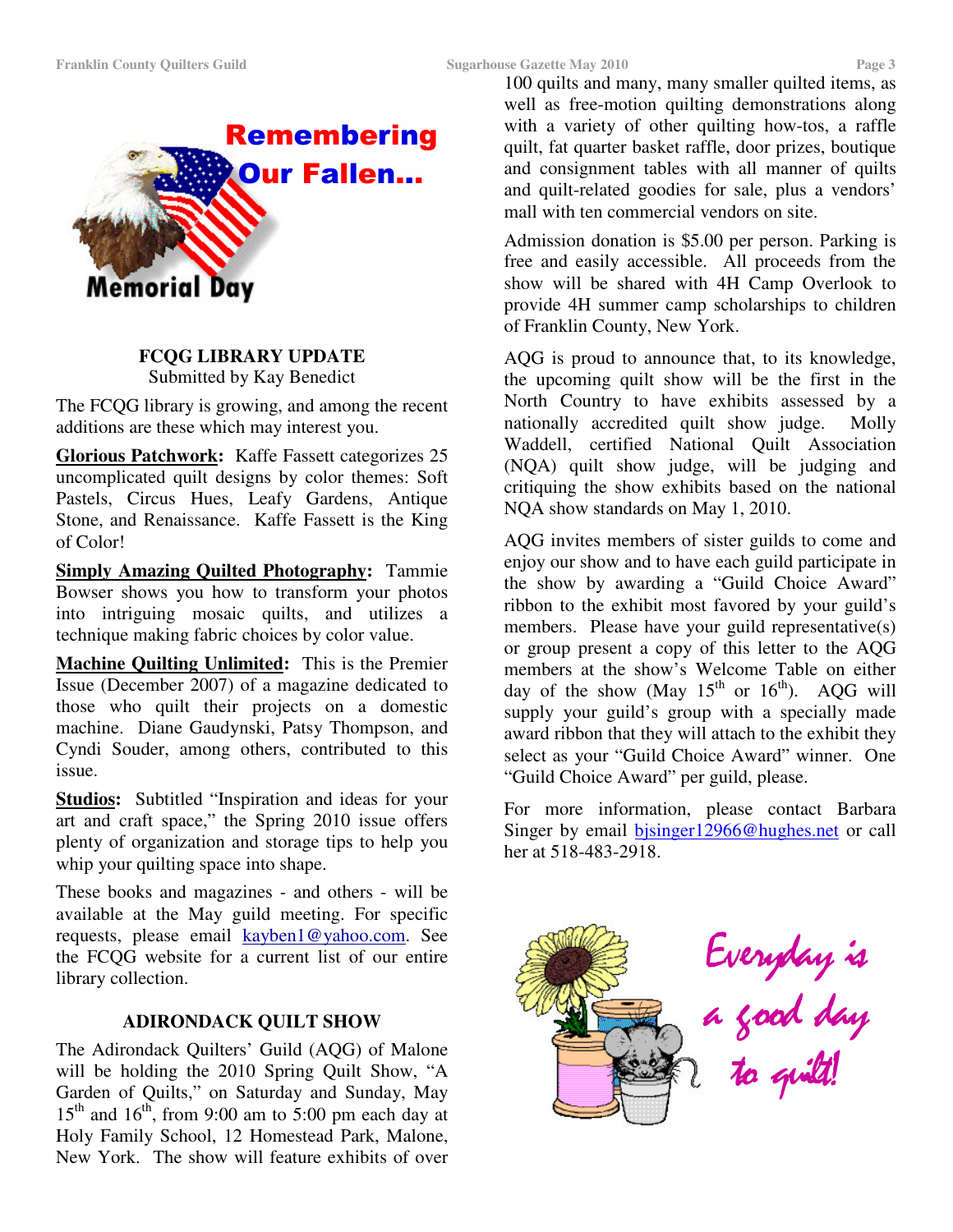**QUILTS OF VALOR**



# **VERMONT CHAPTER**

Please join us for a QOV QUILT-A-THON! Bring your QOV project, or anything you may need/want to work on, UFOs, or just stop by and say hi!

**WHEN:** 1st Saturday of EVERY month from 9:00 am—2:00 pm **WHERE:** Forever Bloom Quilt Shop & More 71 North Main Street St. Albans, VT 05478 **CONTACTS:** Roseanne Terrill, 802-524-7603 Gail Darling, 802-827-3159

## **PROPOSED CHANGE TO GUILD BYLAWS**

The following change has been proposed to Article III, Members, of the guild bylaws. The underlined sections represent additions to the current bylaws:

#### **ARTICLE III MEMBERS**

#### **Section 1:**

- 1. All persons 18 years of age and older who are interested in the art of quilting shall be eligible to join the Guild. Any person interested in joining may attend two meetings as a guest before they must pay dues in order to continue attending meetings.
- 2. Quilters ages 9 through 17 may join the Guild under the following conditions:
	- a. They must be sponsored by a member 18 years of age or older and whose dues are current.
	- b. They must attend Guild meetings with their sponsoring member or another member 18 years of age or older.
	- c. They must strive to enter at least one quilted item into each annual quilt show.
	- d. They must participate regularly in show and tell at the monthly Guild meetings.
- e. They must actively participate in monthly Guild meetings under Roberts Rules of Order and under accepted standards of public decorum.
- f. Members under the age of 18 may not serve as a Guild officer or committee chairperson or serve on the Nominating Committee.
- g. Members under the age of 18 may not make any expenditures of Guild funds or monies.
- h. The membership for any member under the age of 18 can be terminated at any time by vote of the majority of the Guild's Executive Committee.

#### <u>Recipe Corner: HEARTY VEGETABLE SOUP</u>

6 - 8 lbs cross-cut beef shanks Salt 3 stalks celery, diced 3 large carrots, diced 2 medium onions, diced 1 28-oz can tomatoes  $\frac{1}{2}$  cup chopped parsley  $\frac{1}{2}$  tsp. basil  $\frac{1}{2}$  tsp. thyme  $\frac{1}{2}$  tsp. pepper 1 10-oz pkg frozen lima beans 1 10-oz pkg frozen corn 1 10-oz pkg frozen peas

In a very large kettle over high heat, heat beef shanks, 2 tablespoons salt, and 10 cups water to boilina. iling. Reduce heat to low and add remaining ingredients except frozen veggies. Cover & simmer for 2 hours. Stir in frozen veggies; cook 30 minutes or until veggies are tender. Makes 26 cups.